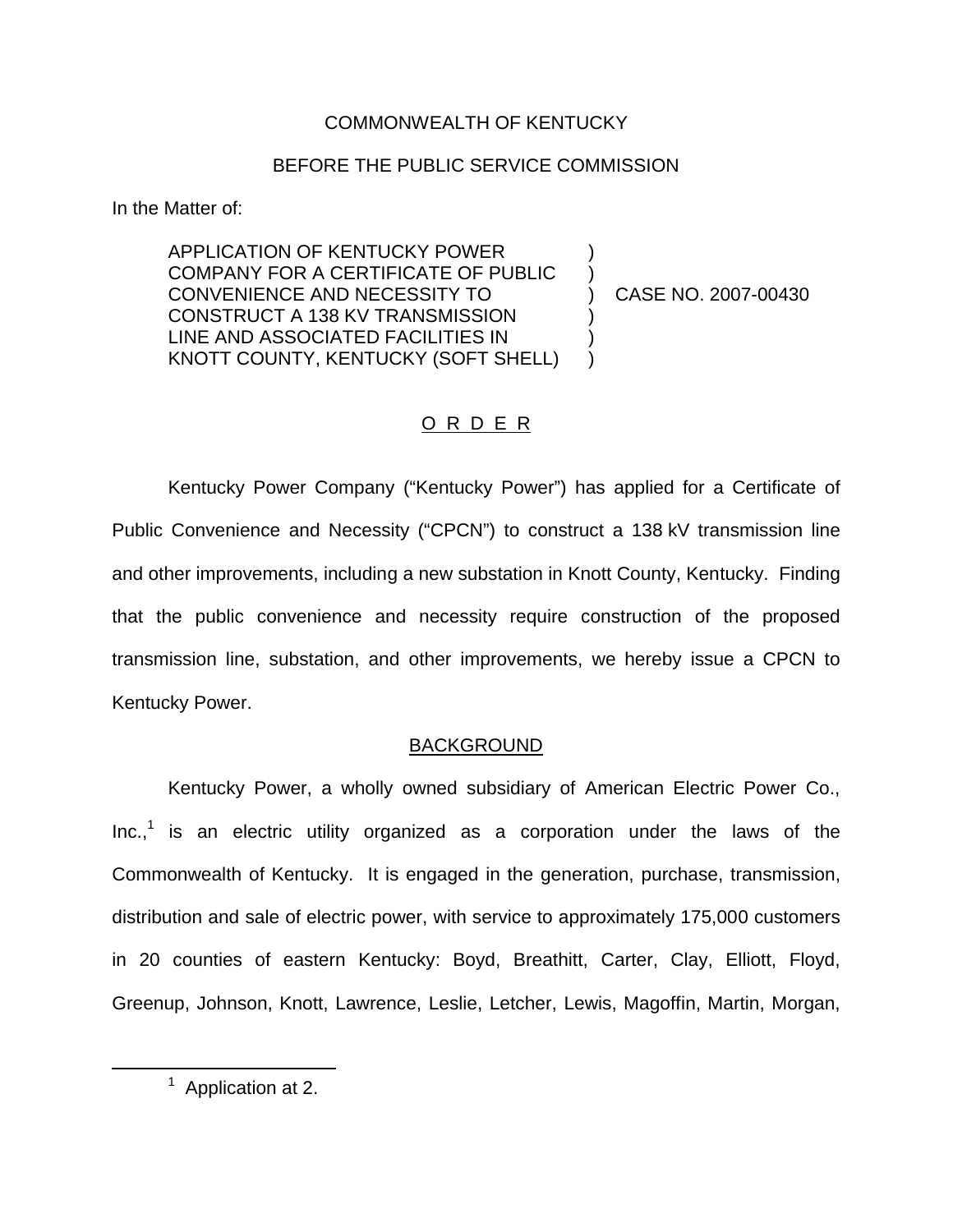Owsley, Perry, Pike and Rowan.<sup>2</sup> Kentucky Power also supplies electric power at wholesale to other utilities and municipalities in Kentucky for resale.<sup>3</sup>

### PROCEDURE

On November 16, 2007, Kentucky Power filed an application for a CPCN for a 1.6 mile 138 kV transmission line and other improvements, including a new substation ("Soft Shell Station") in Knott County, Kentucky. On November 29, 2007, the Commission entered an Order establishing a procedural schedule which provided for a February 7, 2008 public hearing. The Order also established December 17, 2007 as the deadline for any motions to intervene as well as for any requests for a local public hearing to be held in Knott County.

The December 17, 2007 deadline passed without any requests for a local public meeting being filed. To date, no written comments opposing the transmission line application have been filed, and the Commission is unaware of any public objection or opposition to the proposed project. On December 28, 2007, Kentucky Power filed a motion to cancel the February 7, 2008 hearing before the Commission and to submit the case for a decision on the record. Due to the lack of any public interest in the siting of the transmission line, its relatively short length, and the fact that the entire construction project will be located within a single county, the Commission granted Kentucky Power's motion cancelling the formal hearing.<sup>4</sup>

<sup>2</sup> *Id.* at 1-2.

<sup>3</sup> *Id.* at 2.

<sup>4</sup> *See* Commission's Order dated January 7, 2008.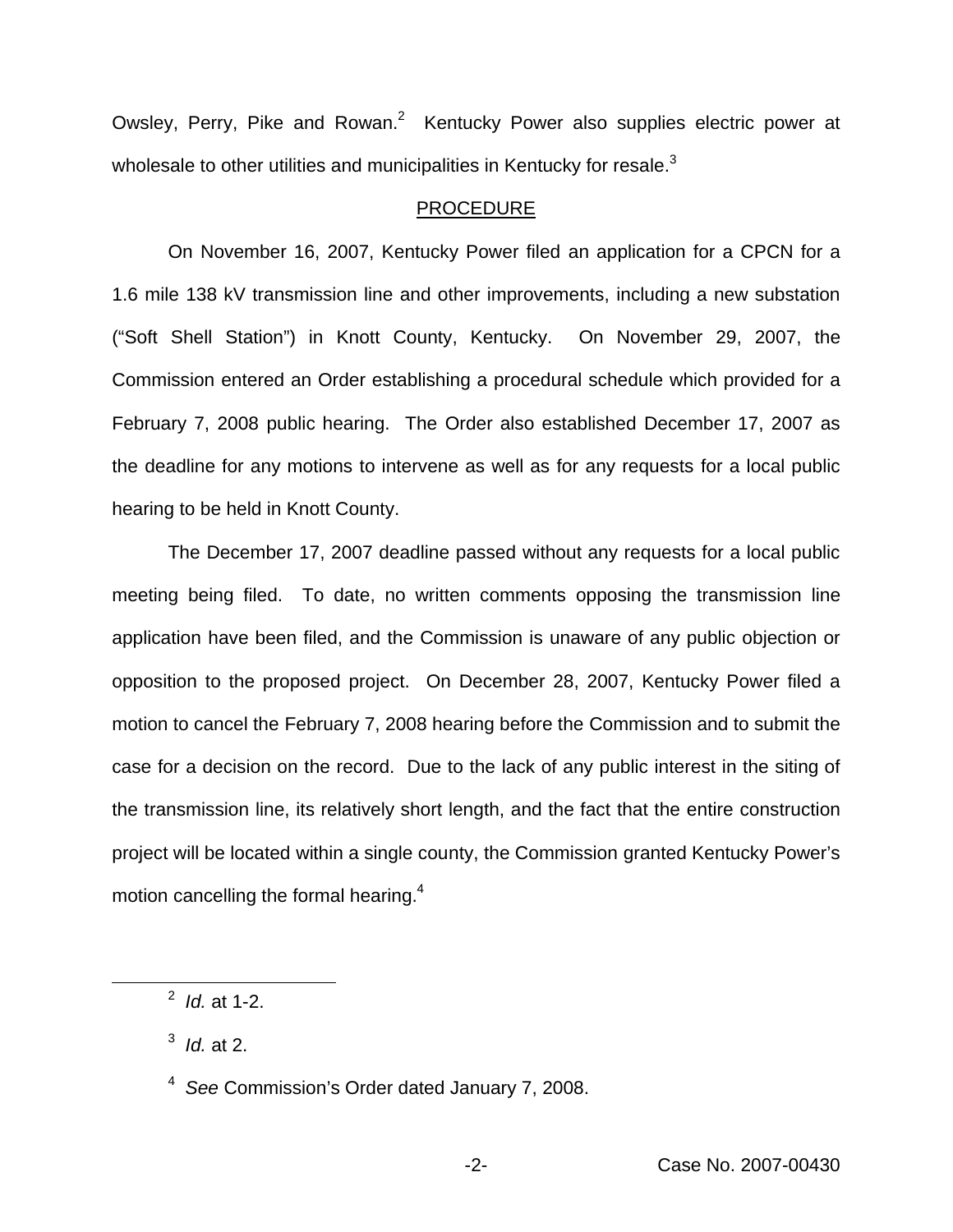### STATEMENT OF THE CASE

Kentucky Power proposes to construct a 138 kV transmission line from the proposed Soft Shell Station, which is located near Soft Shell, Kentucky and the existing "Yellow Mountain Switch" on the Beaver-Creek-Harbert-Spicewood 138kV line.<sup>5</sup> The typical line construction will be steel lattice towers using 6-1590 MCM 54/19 ACSR phase wires and one 7#8 aluminum clad static wire for protection along the proposed route.<sup>6</sup> Kentucky Power states that the line will serve to increase service reliability in the area.<sup>7</sup>

The proposed project also includes the construction of Soft Shell Station, a 138- 34.5 kV, 30 MVA station with two 34.5 kV distribution breakers, and associated distribution circuit improvements.<sup>8</sup> Kentucky Power states that the station is needed to relieve loading on the existing Beckham Station located at Hindman, Kentucky and to serve additional customer loads in Knott County.<sup>9</sup> The total construction cost of the proposed project is estimated to be \$10.01 million, including transmission line costs of \$3.84 million, distribution line improvements of \$1.5 million, and \$4.67 million for the proposed Soft Shell Station.<sup>10</sup>

<sup>6</sup> *Id.* at 3.

<sup>7</sup> *Id.* at 9.

<sup>10</sup> Kentucky Power's Response to Commission Staff's Second Data Request, Item 3.

<sup>5</sup> Application at 2.

<sup>&</sup>lt;sup>8</sup> Application at 3.

<sup>9</sup> *Id.* at 5.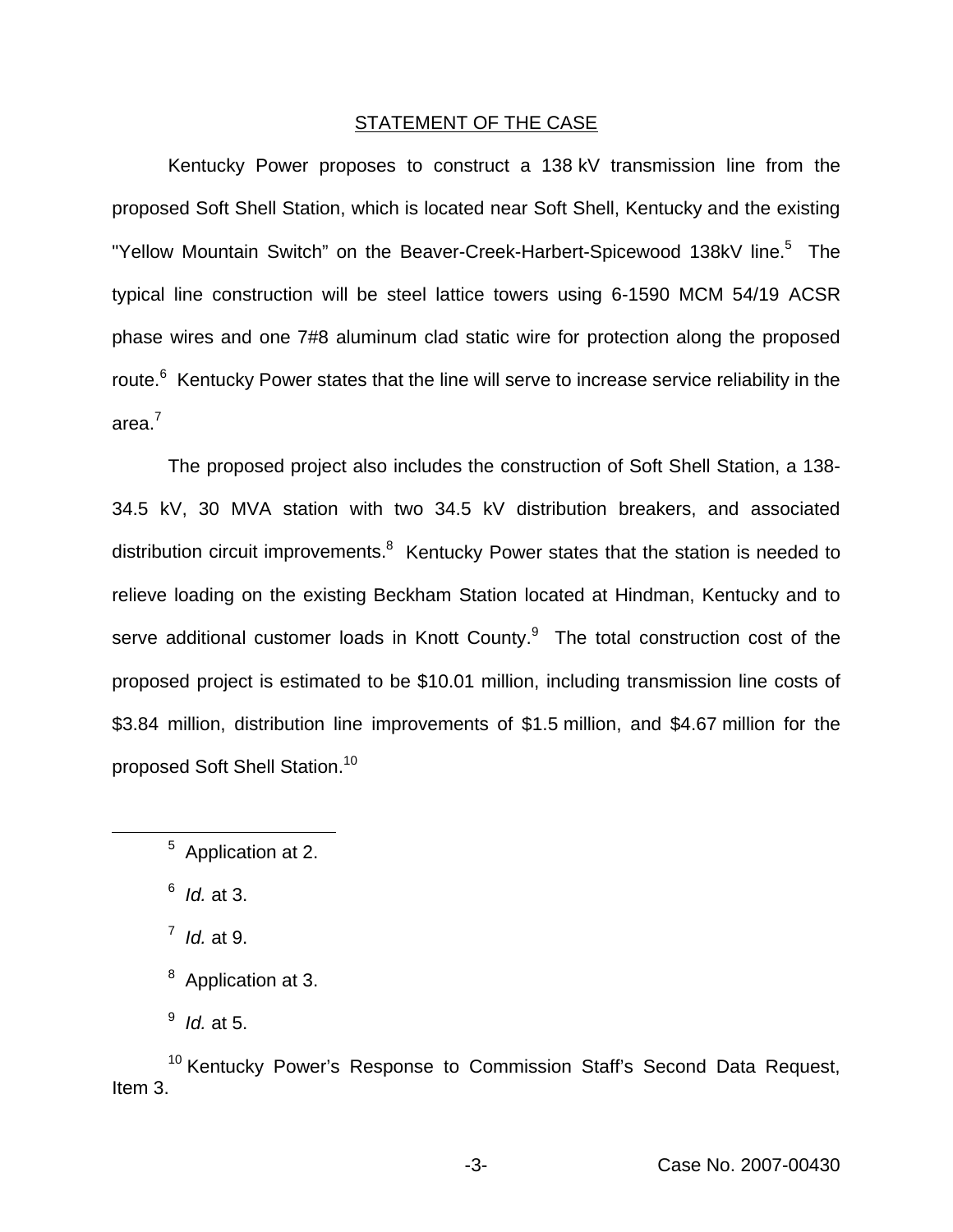#### **DISCUSSION**

The issues to be decided in an application for a CPCN to construct facilities are (1) whether the facilities are needed and (2) whether the construction will result in a wasteful duplication of facilities.<sup>11</sup> Based on the evidence in the record, the Commission concludes that the proposed 138 kV transmission line, the Soft Shell Station, and the accompanying improvements are necessary and reasonable and that their construction will not result in the wasteful duplication of facilities.

In its first data request, Commission Staff requested that Kentucky Power provide three maps as a supplement to the maps included with the application. The Commission requested: (1) a map of the current distribution system; (2) a map showing the proposed Soft Shell Station, the proposed transmission line, and the distribution system which will result from the proposed construction; and (3) a map showing the alternative solution outlined on page 6, paragraph 18 of the application of "installing a second 30 MVA transformer and two additional breakers at the Beckham Station, along with the construction of 15,000 feet of new 410 AA 34 kV line and 7,300 feet of triple circuit line from the Beckham Station to Hindman and splitting the Hindman and Carrs Fork circuits with additional line improvements." On December 19, 2007, Kentucky Power filed copies of the three requested maps with the Commission.

Kentucky Power is obligated under KRS 278.030(2) to provide "adequate, efficient and reasonable service" to its customers within its service territory. The application and the additional maps show a clear need for the proposed transmission

<sup>&</sup>lt;sup>11</sup> Kentucky Utilities Company v. Public Service Commission, 252 S.W.2d 885 (Ky. 1952).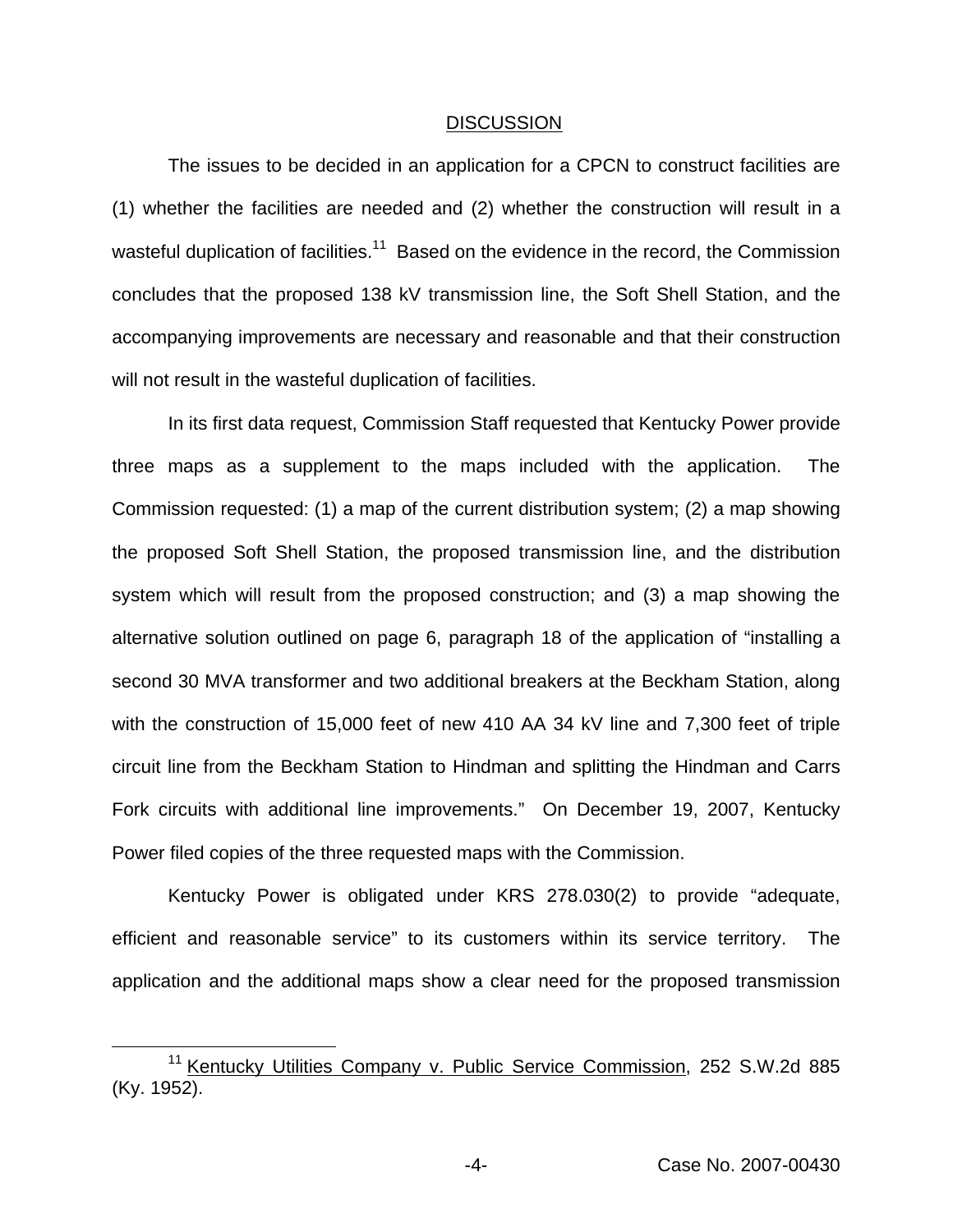line, Soft Shell Station, and the associated improvements. The proposed Soft Shell Station is required to relieve distribution loading on the existing Beckham Station located at Hindman.<sup>12</sup> Currently, the 2007-2008 projected winter loading on the Beckham Station transformer is 37.6 MVA or 90 percent of its calculated winter capability of 41.8 MVA.<sup>13</sup> Without the proposed improvements, the projected load growth in Knott County will exceed the system's capabilities by the summer of 2014.14

In addition to the need to serve anticipated load growth in Knott County, the proposed construction is also necessary for reliability purposes. In the event of the loss of Beckham Station, the existing system can transfer only 6 MVA of load to the adjacent Vicco Station, which could leave approximately 4,500 customers without power.<sup>15</sup> Kentucky Power states that it would likely require two mobile transformers to restore service during such an outage and that such transformers are not readily available.<sup>16</sup>

Kentucky Power examined an alternative to the proposed transmission line and substation.<sup>17</sup> However, that alternative was rejected in favor of the proposal because it did not adequately address contingency situations resulting from circuit and station

 $15$  *Id*.

<sup>16</sup> *Id*.

<sup>&</sup>lt;sup>12</sup> Application at 5.

<sup>13</sup> *Id.*

<sup>&</sup>lt;sup>14</sup> *Id.* at 6. According to the application, projected load growth includes expanded coal mining activities in the county and a new sports complex being constructed outside of Hindman, Kentucky, with additional residential and commercial activity projected to locate in the area surrounding the complex.

<sup>17</sup> *See Id*. at 6-7.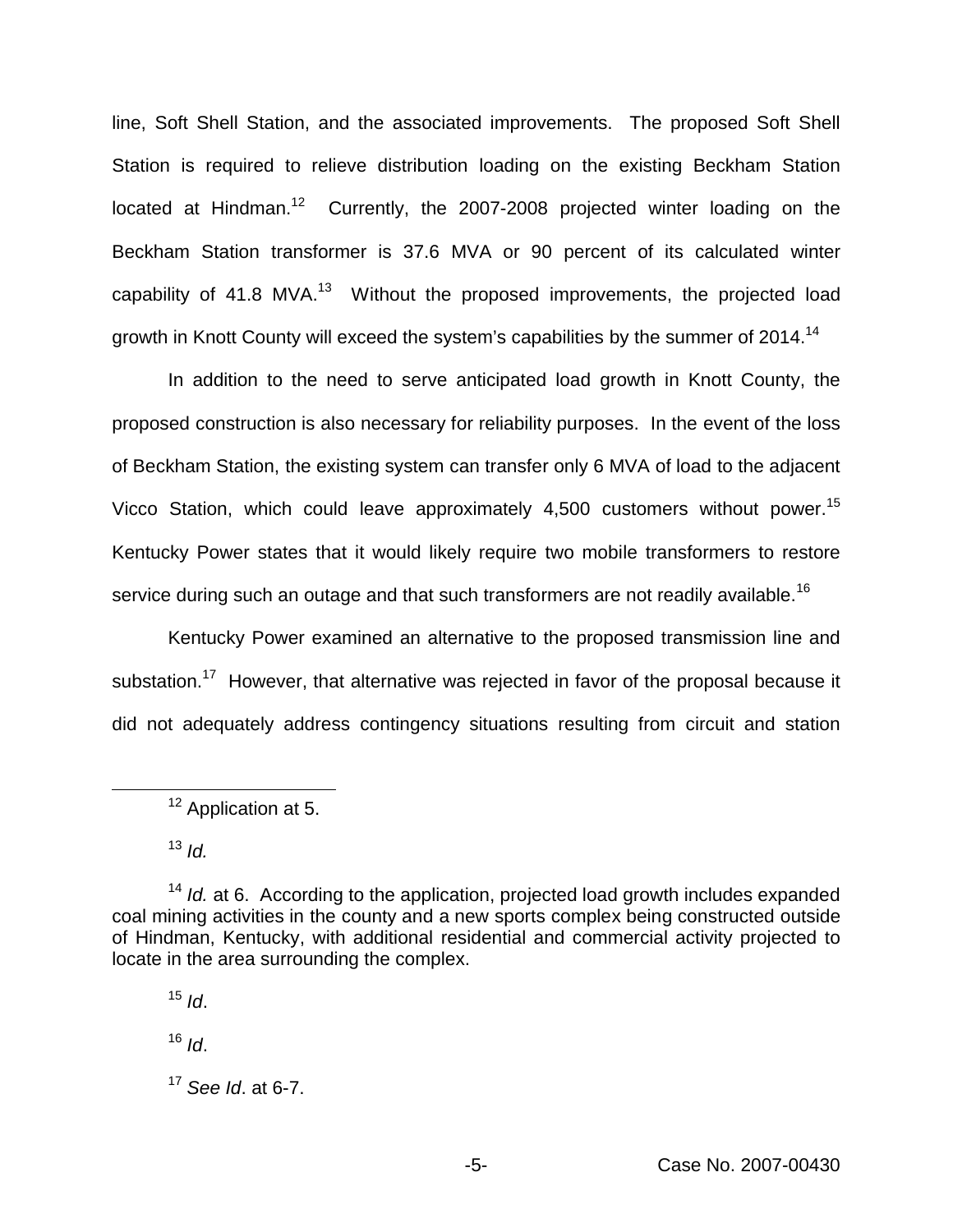outages.<sup>18</sup> In the event of an outage, the proposed line and station will permit recovery of all customers served from the Beckham Station.<sup>19</sup> Also, the proposed line and station will provide for future load growth in the Hindman and Carrs Fork areas and improve circuit reliability indices by reducing long circuits with excessive exposure.<sup>20</sup> In addition, Kentucky Power will be able to easily switch the distribution loads between stations and circuits for maintenance purposes.<sup>21</sup>

### ALTERNATIVE TRANSMISSION LINE ROUTES

Kentucky Power retained the services of a consultant to review, develop, and evaluate alternative transmission line routes for the proposed project. The consultant prepared a report of its analysis, which was filed with Kentucky Power's application.<sup>22</sup> The consultant analyzed three possible routes for the proposed transmission line, denoted Routes A, B, and C in the report. $^{23}$ 

Route A was found to be an unfeasible alternative. The consultant identified serious constraints with regard to land use issues for Route  $A^{24}$  A mining company that owns property in the Route A right-of-way indicated that siting the line through its

- $19$  *Id.*
- <sup>20</sup> *Id*.
- <sup>21</sup> *Id.*
- <sup>22</sup> *Id.*, Exhibit 7.
- <sup>23</sup> *Id.,* Exhibit 7 at 8.

<sup>24</sup> *Id.* at 11.

<sup>18</sup> *Id*. at 7.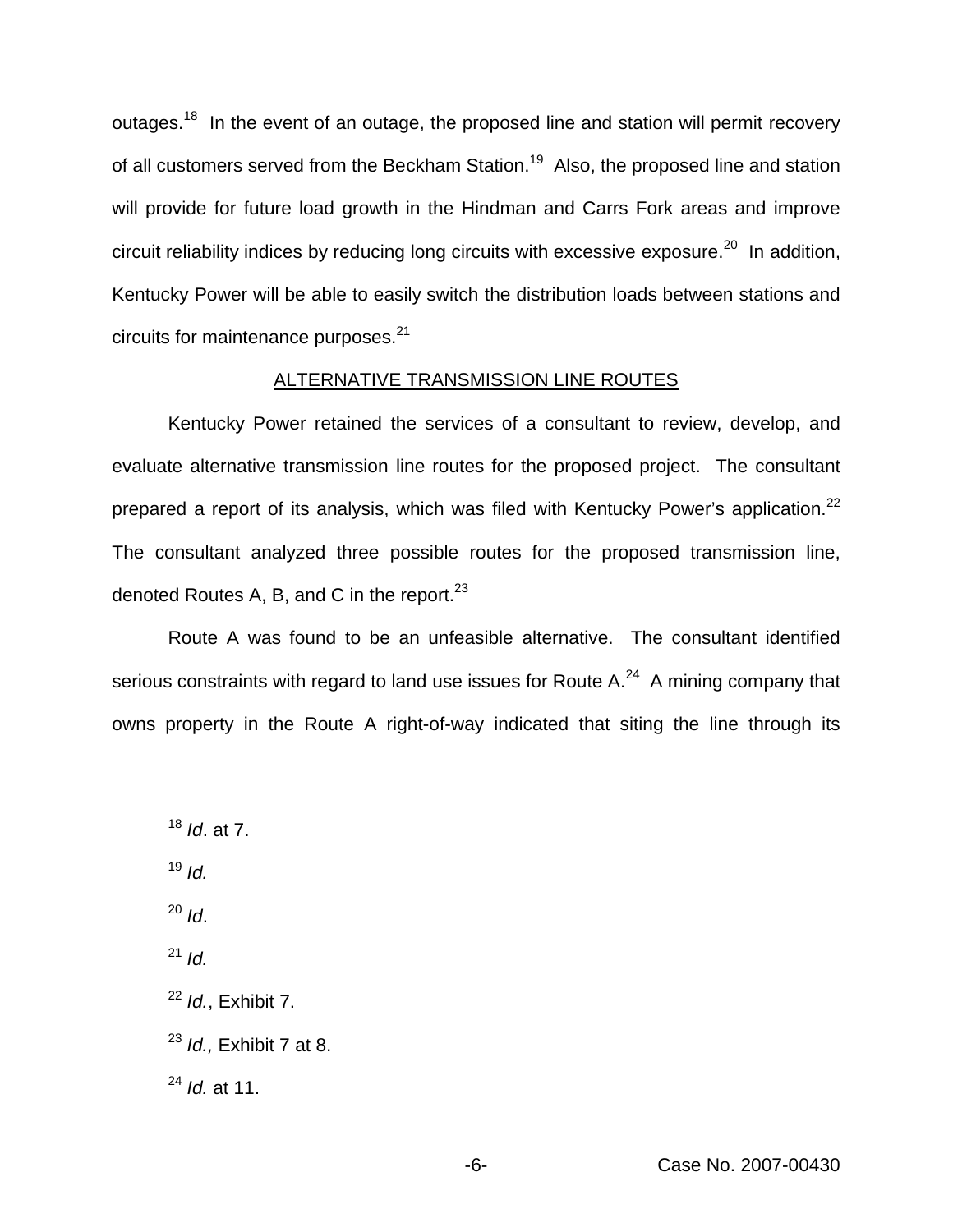property would have substantial economic and resource use impacts on its operations.<sup>25</sup> The consultant concluded that the mining plans and development plans are so extensive that it would not be practicable to alter Route A to avoid these constraints.<sup>26</sup>

Route C did not have the land use constraints problematic to Route A; however, it was found to have the greatest visual impact among the three alternatives.  $27$ According to the consultant's report, it will be highly visible from State Route 80 and the residences along that roadway, as well as the Knott County sports complex (once the complex, currently under construction, is open).<sup>28</sup>

Route B was both the shortest<sup>29</sup> and least expensive of the three routes.<sup>30</sup> In addition, the consultant cited several other factors indicating that Route B is the most suitable of the three:

> Alternative B…requires the least ROW acquisition and overall least land disturbance with approximately 19 acres in the ROW.

> Alternative B is located almost entirely within unoccupied and isolated wooded areas with limited viewsheds. Alternative B is removed from the view of sensitive receptors once it crosses State Route 80. Therefore, it has the least visual impact of any of the alternatives.

 $25$  *Id*.

 $^{26}$  *Id*.

<sup>27</sup> *Id*.

<sup>28</sup> *Id*.

<sup>29</sup> *Id.*

<sup>30</sup> Kentucky Power's Response to Commission Staff's Second Data Request, Item 3.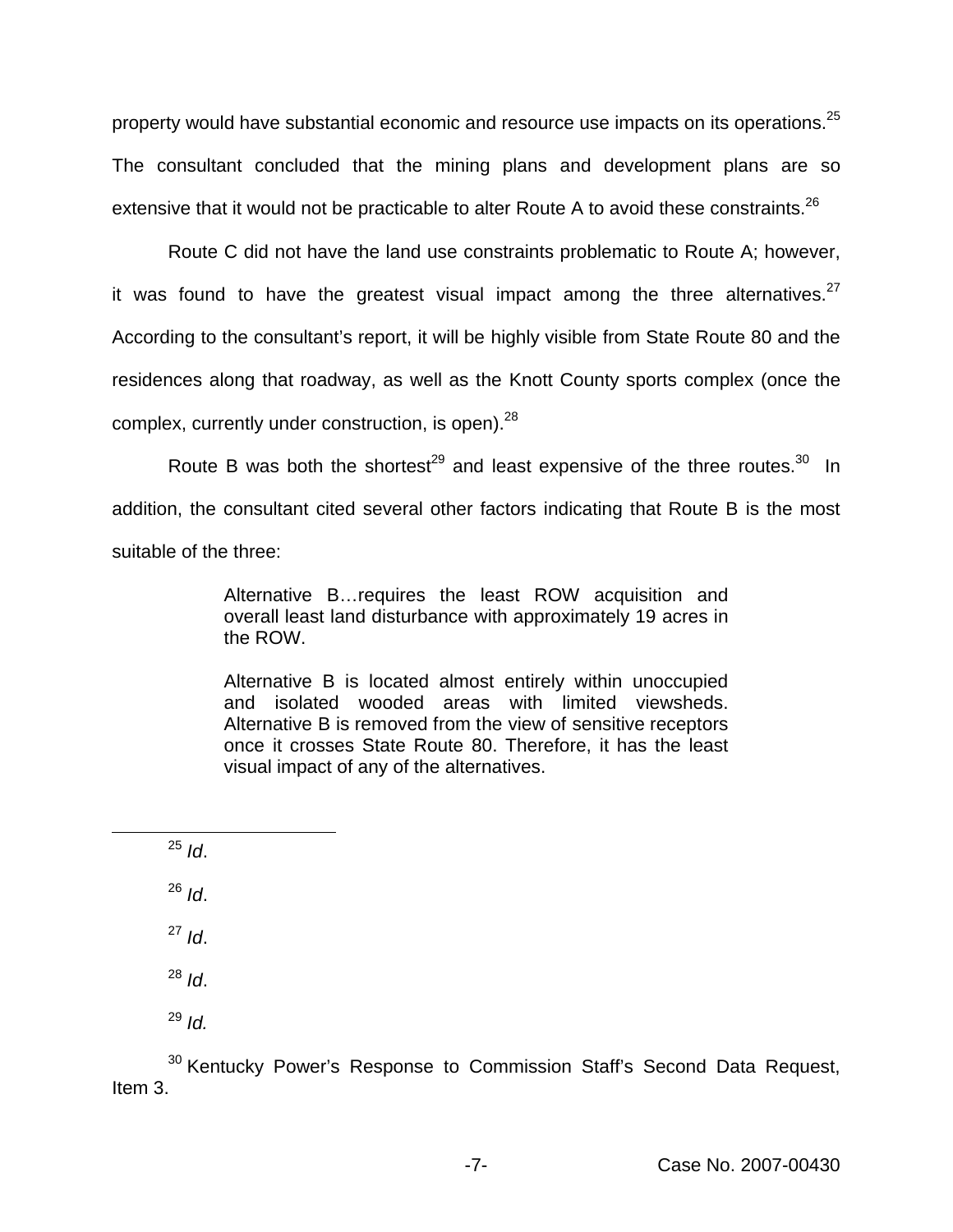Alternative B is located within an area planned for future area and contour strip mining. This minimizes the potential for future land use, visual, and habitat impacts associated with introduction of the transmission line to the landscape at this location.<sup>31</sup>

Kentucky Power ultimately selected Route B as the proposed route for the 138 kV line.<sup>32</sup>

The Commission finds Kentucky Power's reliance on its consultant's report for its selection of Route B to be reasonable. The methodology employed by the consultant gave adequate consideration to the various impacts that the proposed transmission line would have on the citizens of Knott County and on the land uses along the routes that were examined. Given the constraints associated with Routes A and C and the relative advantages to siting the line along Route B, the Commission agrees that Route B is the most suitable route for the proposed 138 kV transmission line.

### FINDINGS

The Commission finds that Kentucky Power has established a need for the subject transmission line, Soft Shell Station, and other improvements through the evidence submitted in support of its application and the answers filed in response to Commission Staff's questions. We also find that Kentucky Power engaged in an adequate review of alternative transmission line routes.

Based on these findings and the record in its entirety, the Commission finds that the proposed project will not create a needless duplication of facilities. Under the standards set forth in KRS 278.020 and Kentucky Utilities Company v. Public Service Commission, 252 S.W.2d 885 (Ky. 1952), the Commission finds that Kentucky Power's

<sup>31</sup> Application, Exhibit 7, at 11.

<sup>&</sup>lt;sup>32</sup> Application at 8.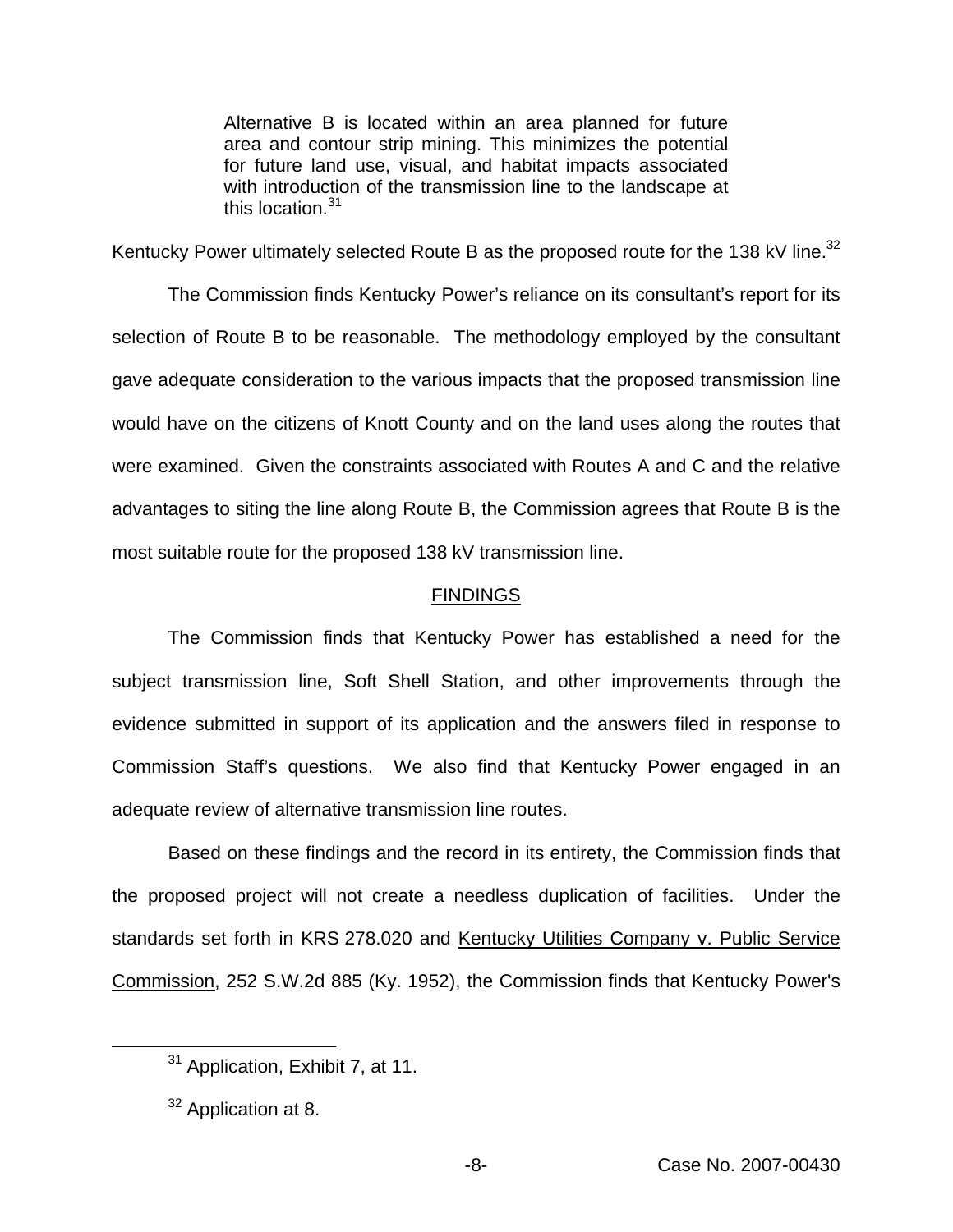application for a CPCN for a 138 kV transmission line, Soft Shell substation, and other improvements in Knott County, Kentucky should be approved, subject to the following conditions.

### CONDITIONS OF APPROVAL

Exhibit 4 to Kentucky Power's Application shows the ten property tracts that will be or might be affected by the proposed transmission line siting. The original Exhibit 4 indicated that Kentucky Power had obtained easements for 7 of the 10 properties. On February 1, 2008, Kentucky Power filed an update to Exhibit 4 showing that 9 of the easements have been obtained. The final easement is for a property indicated as being subject to a "possible overhang" of the transmission line. The amended Exhibit 4 states that the easement for the final property is "pending final survey," and that the survey "will be completed by February 15, 2008.

As explained above, neither a local public hearing nor a formal public hearing was held in this matter. While the Commission is unaware of any public opposition to the line, a local public hearing or a formal public hearing would have given private property owners a final chance to voice their concerns about construction of the line, despite not having intervened in the case and not filing any written comments. Therefore, as a condition of this Order, prior to beginning construction, Kentucky Power shall file a final update to Exhibit 4 of its application demonstrating that it has obtained all necessary easements to construct the transmission line. If Kentucky Power does not obtain all of the easements shown in Exhibit 4 prior to the date upon which it plans to begin construction, it shall also file a report demonstrating that it has undertaken condemnation proceedings pursuant to KRS 416.540 *et. seq.* in order to obtain the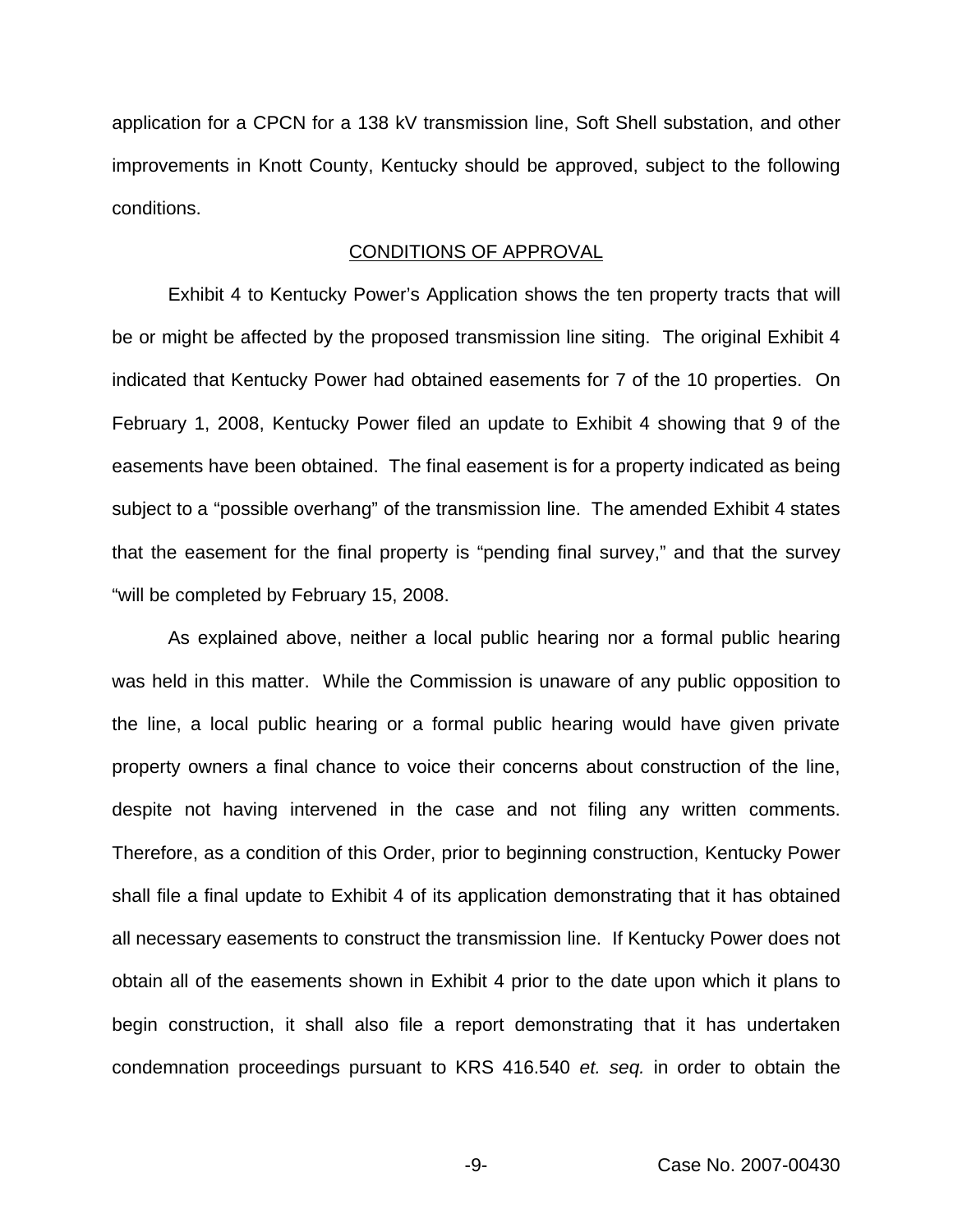necessary rights-of-way prior to construction. This condition will provide the Commission with further assurance that Kentucky Power has taken all necessary steps to prevent undue harm to private property owners.

The Commission understands the need, in limited circumstances, to give a utility flexibility to address last-minute or unanticipated issues regarding the construction of a transmission line. Kentucky Power may therefore move the approved centerline 500 feet in either direction (i.e., within a 1,000-foot corridor) as long as: (1) the move does not shift the line or its right-of-way onto the property of a different landowner; and (2) the property owner who is subject to the move agrees in writing to the requested move. So that the Commission will have a record, Kentucky Power must file a survey of the final location of the line after all of such moves are completed and before construction begins.

Any changes greater than 500 feet or involving other landowners not identified in Exhibit 4 to the application, will require Kentucky Power to come back to the Commission with another application. Likewise, if another agency requires an alteration of the line that does not meet all conditions set forth in this section,  $33$  that action will necessitate an amendment of the CPCN granted herein.

### IT IS THEREFORE ORDERED that:

1. Kentucky Power is granted a CPCN to construct and operate the proposed transmission line, Soft Shell Station, and associated improvements as set forth in its application.

 $33$  Namely, (1) that the move is no more than 500 feet to either side, (2) that it does not shift the line or its right-of-way onto another landowner, and (3) that the property owner who is subject to the move agrees in writing to the requested move.